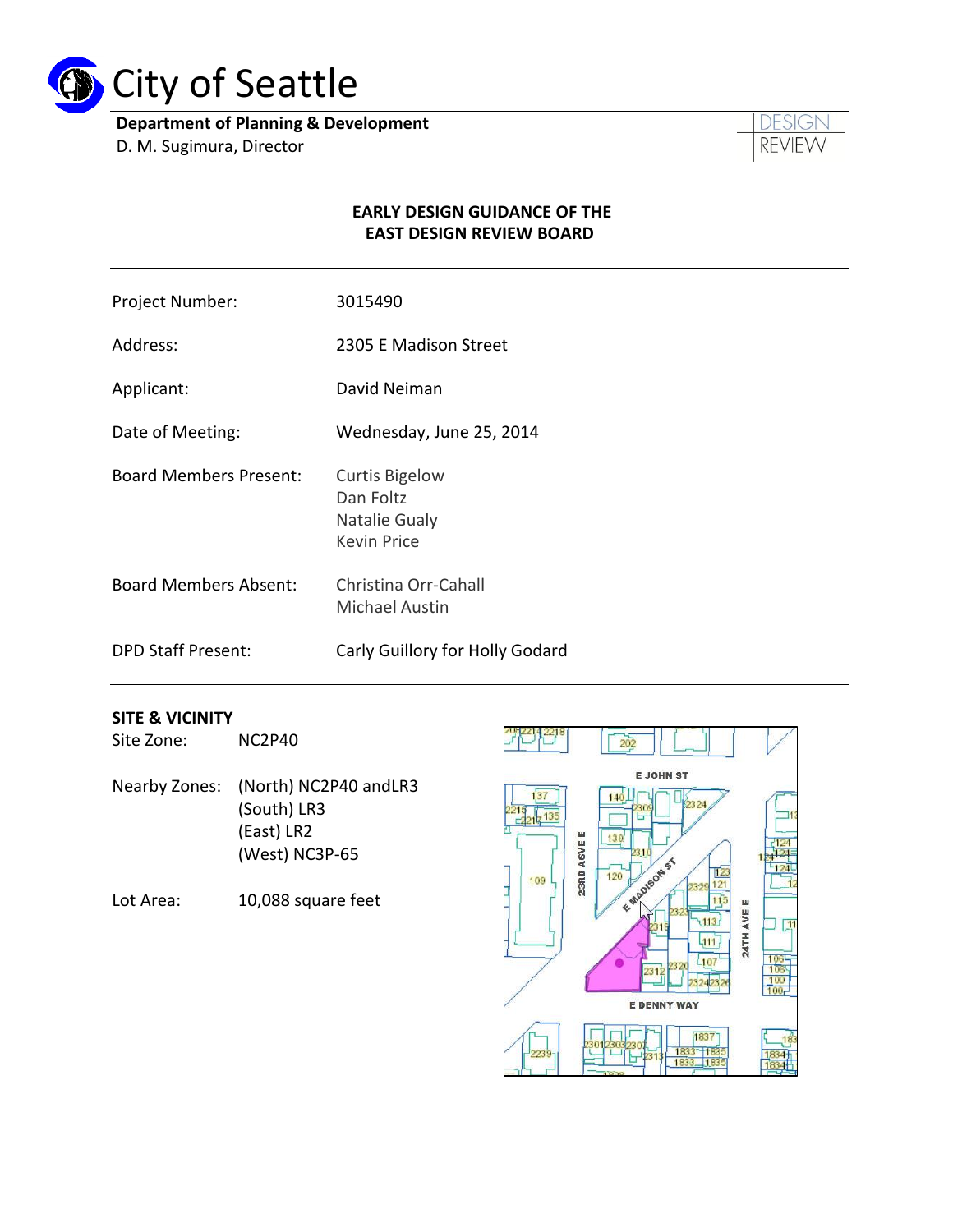### **Current Development:**

The lot is a sloping, vacant lot.

## **Surrounding Development and Neighborhood Character:**

The area is a mix of lowrise residential development and commercial mixed use development.

#### **Access:**

There is a curb cut on East Denny Way which leads to a small surface parking lot.

#### **Environmentally Critical Areas:**

There are no mapped Environmentally Critical Areas on the site.

#### **PROJECT DESCRIPTION**

The applicants plan to design a mix of residential and commercial development on the site.

#### **EARLY DESIGN GUIDANCE June 25, 2014**

The packet includes materials presented at the meeting, and is available online by entering the project number (3015490) at this website:

[http://www.seattle.gov/dpd/Planning/Design\\_Review\\_Program/Project\\_Reviews/Reports/defa](http://www.seattle.gov/dpd/Planning/Design_Review_Program/Project_Reviews/Reports/default.asp) [ult.asp.](http://www.seattle.gov/dpd/Planning/Design_Review_Program/Project_Reviews/Reports/default.asp)

The packet is also available to view in the file, by contacting the Public Resource Center at DPD:

**Mailing Public Resource Center Address:** 700 Fifth Ave., Suite 2000 P.O. Box 34019 Seattle, WA 98124-4019

**Email:** [PRC@seattle.gov](mailto:PRC@seattle.gov)

#### **DESIGN DEVELOPMENT**

The applicant presented information to the Board and the public on the area context and site opportunities and constraints. They showed three early design massing options and pointed out programmatic pros and cons of different configurations of uses and access. The applicant anticipates asking for several development standard departures to best fit the site and building type.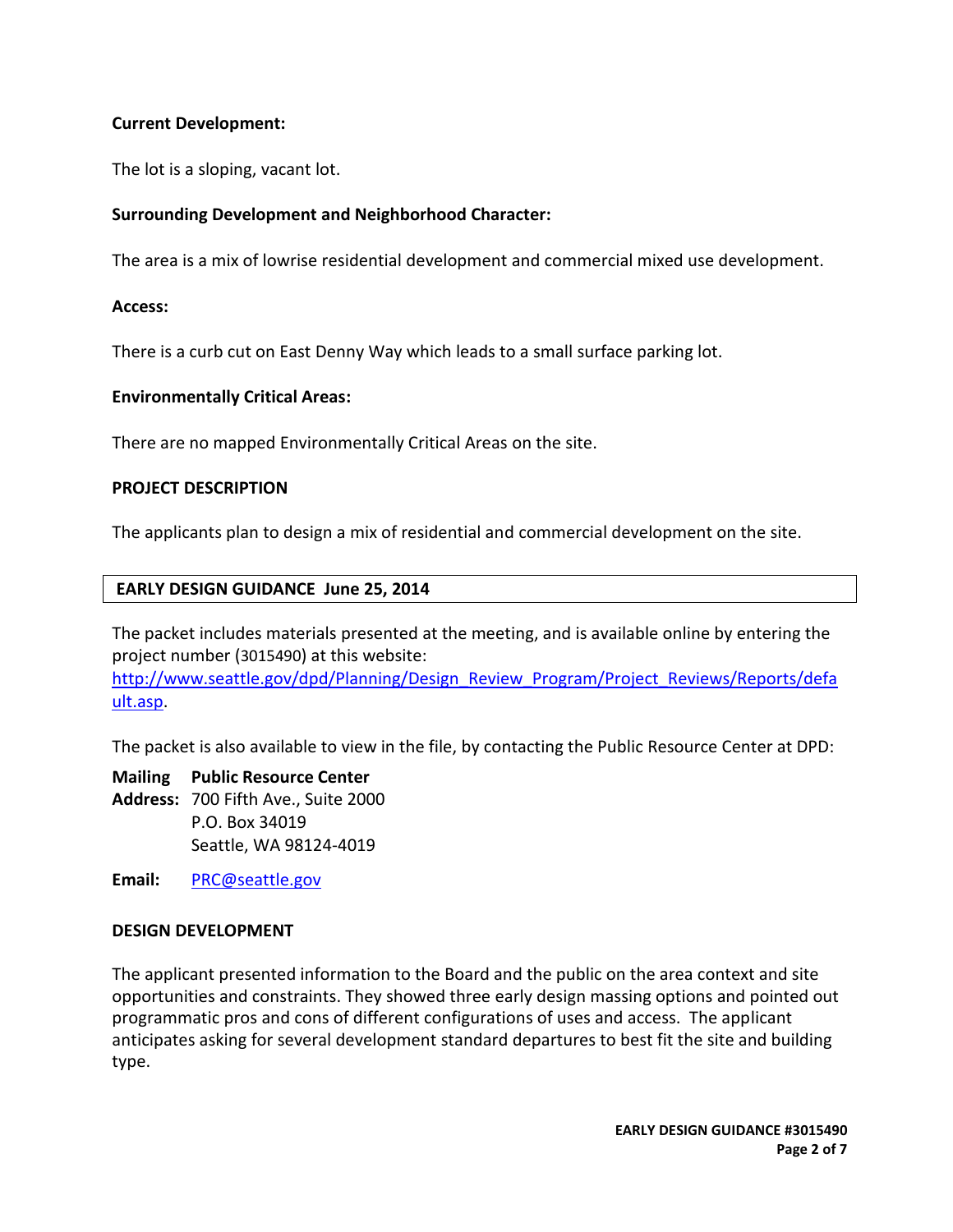The Board asked several questions regarding the nature of future tenants, architectural details, the development concept, and amenity space for residents.

#### **PUBLIC COMMENT**

- Several members of the public commented on the presentation.
- Positive toward the proposal
- Like the small retail spaces
- Like the building expression of the diagonal edge caused by East Madison Street
- Concern on parking area/covered design
- Concerns on amount of parking
- $\bullet$  Like increase 23<sup>rd</sup> Avenue East sidewalk area
- Concerns about the building and public intersection/"compression" at  $23^{rd}$  Ave East
- Would like to see an ample site triangle at the building corners
- Would like to see building transition to LR2 zone to the east which may be stepping down and less building mass at that edge

# **PRIORITIES & BOARD RECOMMENDATIONS**

After visiting the site, considering the analysis of the site and context provided by the proponents, and hearing public comment, the Design Review Board members provided the following siting and design guidance.

The Citywide and Neighborhood specific guidelines are summarized below. For the full text please visit the [Design Review website.](http://www.seattle.gov/dpd/Planning/Design_Review_Program/Applicant_s_Toolbox/Design_Guidelines/DPD_001604.asp)

# **CONTEXT & SITE**

# **CS1 Natural Systems and Site Features: Use natural systems/features of the site and its surroundings as a starting point for project design.**

# **CS1-C Topography**

**CS1-C-1. Land Form:** Use natural topography and desirable landforms to inform project design.

**CS1-C-2. Elevation Changes:** Use the existing site topography when locating structures and open spaces on the site.

# **CS1-D Plants and Habitat**

**CS1-D-1. On-Site Features:** Incorporate on-site natural habitats and landscape elements into project design and connect those features to existing networks of open spaces and natural habitats wherever possible. Consider relocating significant trees and vegetation if retention is not feasible.

**CS1-D-2. Off-Site Features:** Provide opportunities through design to connect to off-site habitats such as riparian corridors or existing urban forest corridors. Promote continuous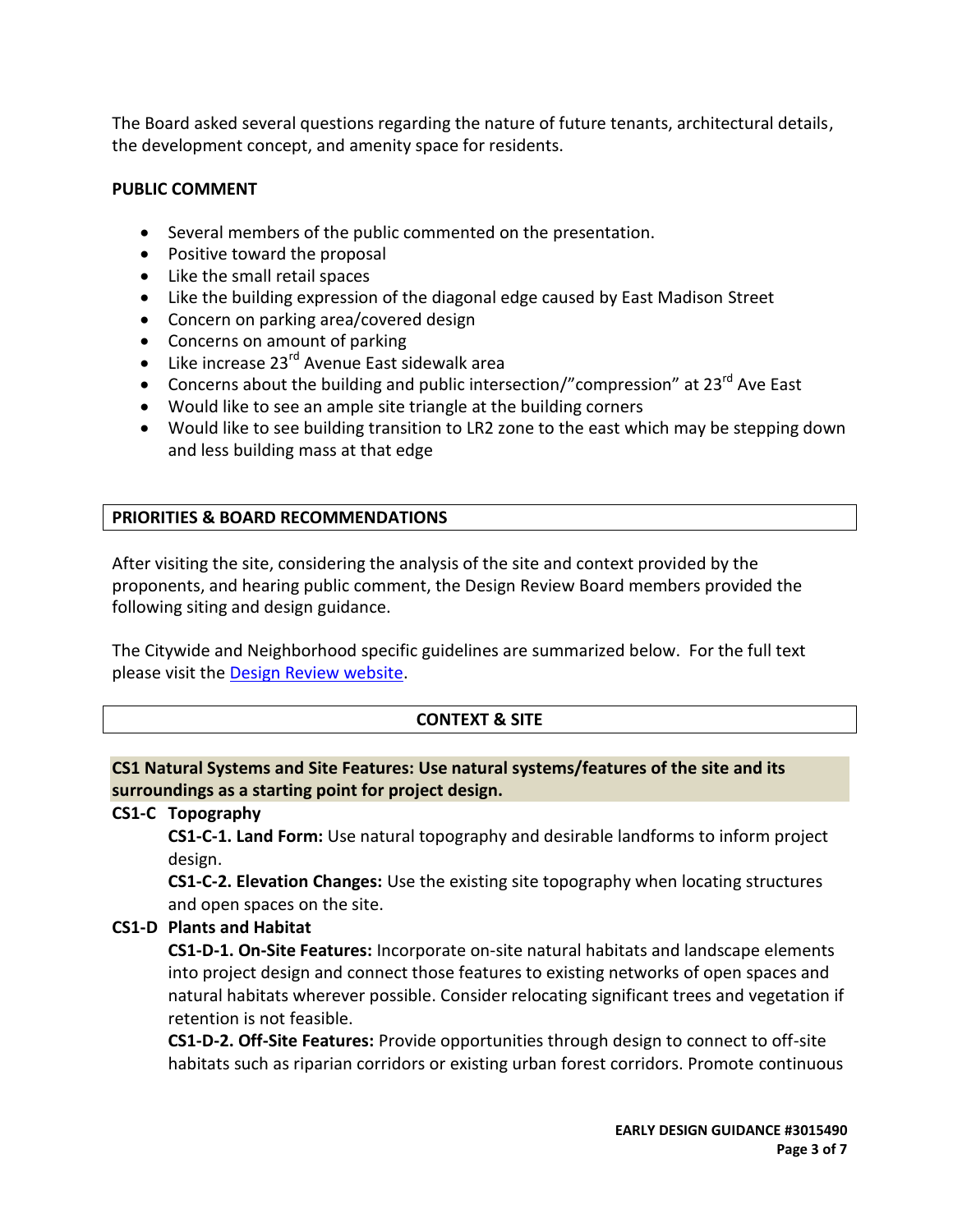habitat, where possible, and increase interconnected corridors of urban forest and habitat where possible.

At the Early Design Guidance Meeting, the Board discussed integrating a trellis element to balance the architectural and functional features.

# **CS2 Urban Pattern and Form: Strengthen the most desirable forms, characteristics, and patterns of the streets, block faces, and open spaces in the surrounding area.**

# **CS2-A Location in the City and Neighborhood**

**CS2-A-1. Sense of Place:** Emphasize attributes that give a distinctive sense of place. Design the building and open spaces to enhance areas where a strong identity already exists, and create a sense of place where the physical context is less established.

**CS2-A-2. Architectural Presence:** Evaluate the degree of visibility or architectural presence that is appropriate or desired given the context, and design accordingly.

# **CS2-C Relationship to the Block**

**CS2-C-1. Corner Sites:** Corner sites can serve as gateways or focal points; both require careful detailing at the first three floors due to their high visibility from two or more streets and long distances.

# **CS2-D Height, Bulk, and Scale**

**CS2-D-1. Existing Development and Zoning:** Review the height, bulk, and scale of neighboring buildings as well as the scale of development anticipated by zoning for the area to determine an appropriate complement and/or transition.

**CS2-D-2. Existing Site Features:** Use changes in topography, site shape, and vegetation or structures to help make a successful fit with adjacent properties.

**CS2-D-3. Zone Transitions:** For projects located at the edge of different zones, provide an appropriate transition or complement to the adjacent zone(s). Projects should create a step in perceived height, bulk and scale between the anticipated development potential of the adjacent zone and the proposed development.

**CS2-D-4. Massing Choices:** Strive for a successful transition between zones where a project abuts a less intense zone.

**CS2-D-5. Respect for Adjacent Sites:** Respect adjacent properties with design and site planning to minimize disrupting the privacy of residents in adjacent buildings.

At the Early Design Guidance Meeting, the Board discussed the importance of a the strong diagonal at this site, preference for a strong corner presence and further development along the building edges to weigh the architectural gain versus a negative for managing undesirable street activity. The Board would like to see the "crush" or "compression" well managed by design.

# **CS3 Architectural Context and Character: Contribute to the architectural character of the neighborhood.**

# **CS3-A Emphasizing Positive Neighborhood Attributes**

**CS3-A-4. Evolving Neighborhoods:** In neighborhoods where architectural character is evolving or otherwise in transition, explore ways for new development to establish a positive and desirable context for others to build upon in the future.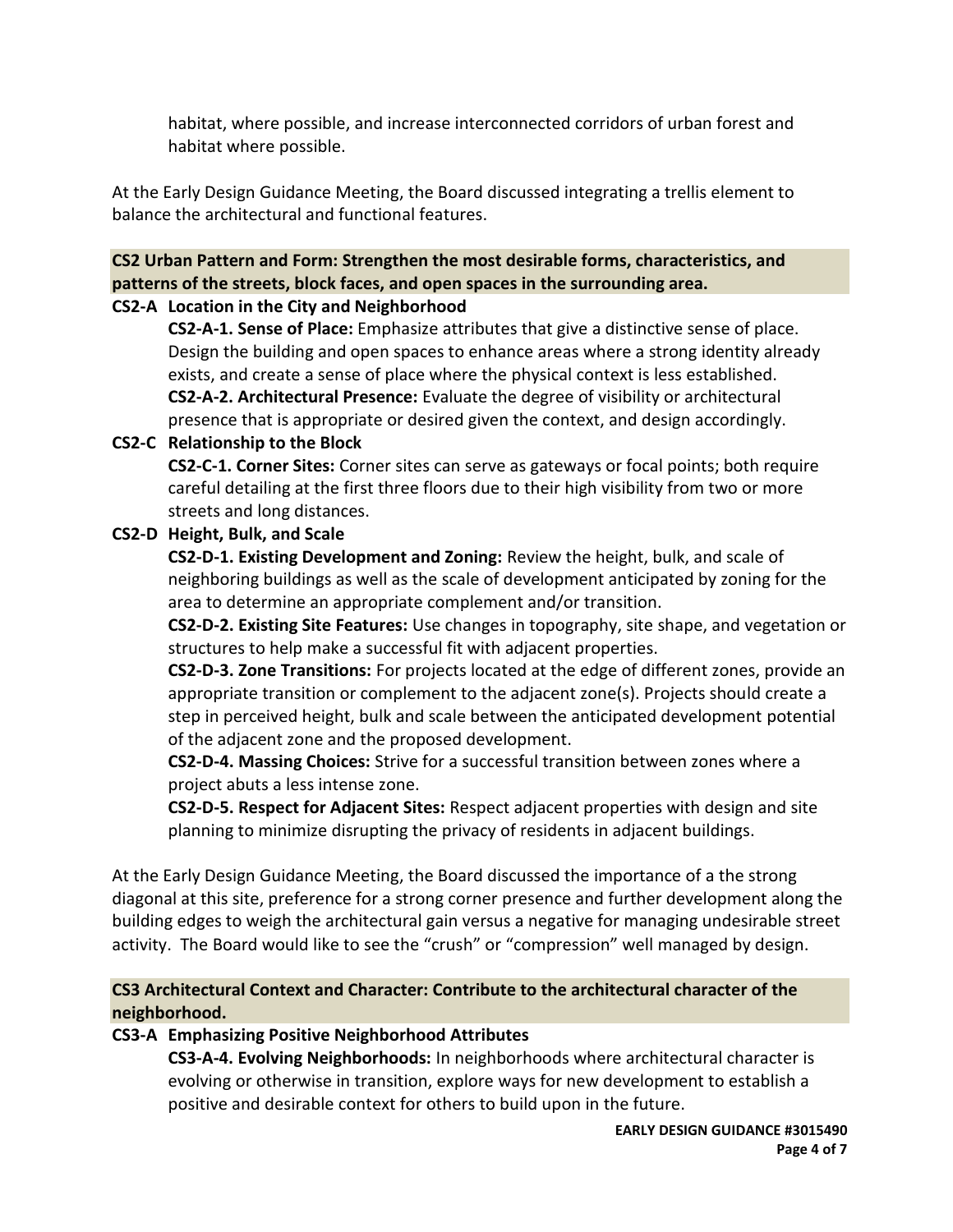Create a quality building to demonstrate a contextual response and sustainable focus within the neighborhood.

#### **PUBLIC LIFE**

# **PL2 Walkability: Create a safe and comfortable walking environment that is easy to navigate and well-connected to existing pedestrian walkways and features.**

#### **PL2-B Safety and Security**

**PL2-B-1. Eyes on the Street:** Create a safe environment by providing lines of sight and encouraging natural surveillance.

**PL2-B-3. Street-Level Transparency:** Ensure transparency of street-level uses (for uses such as nonresidential uses or residential lobbies), where appropriate, by keeping views open into spaces behind walls or plantings, at corners, or along narrow passageways.

Carefully consider any street level notches in the building façade.

**PL4-C-2. On-site Transit Stops:** If a transit stop is located onsite, design project-related pedestrian improvements and amenities so that they complement any amenities provided for transit riders.

**PL4-C-3. Transit Connections:** Where no transit stops are on or adjacent to the site, identify where the nearest transit stops and pedestrian routes are and include design features and connections within the project design as appropriate.

As per above.

# **DESIGN CONCEPT**

# **DC1 Project Uses and Activities: Optimize the arrangement of uses and activities on site.**

#### **DC1-C Parking and Service Uses**

**DC1-C-2. Visual Impacts:** Reduce the visual impacts of parking lots, parking structures, entrances, and related signs and equipment as much as possible.

**DC2 Architectural Concept: Develop an architectural concept that will result in a unified and functional design that fits well on the site and within its surroundings.**

# **DC2-B Architectural and Facade Composition**

**DC2-B-1. Façade Composition:** Design all building facades—including alleys and visible roofs— considering the composition and architectural expression of the building as a whole. Ensure that all facades are attractive and well-proportioned.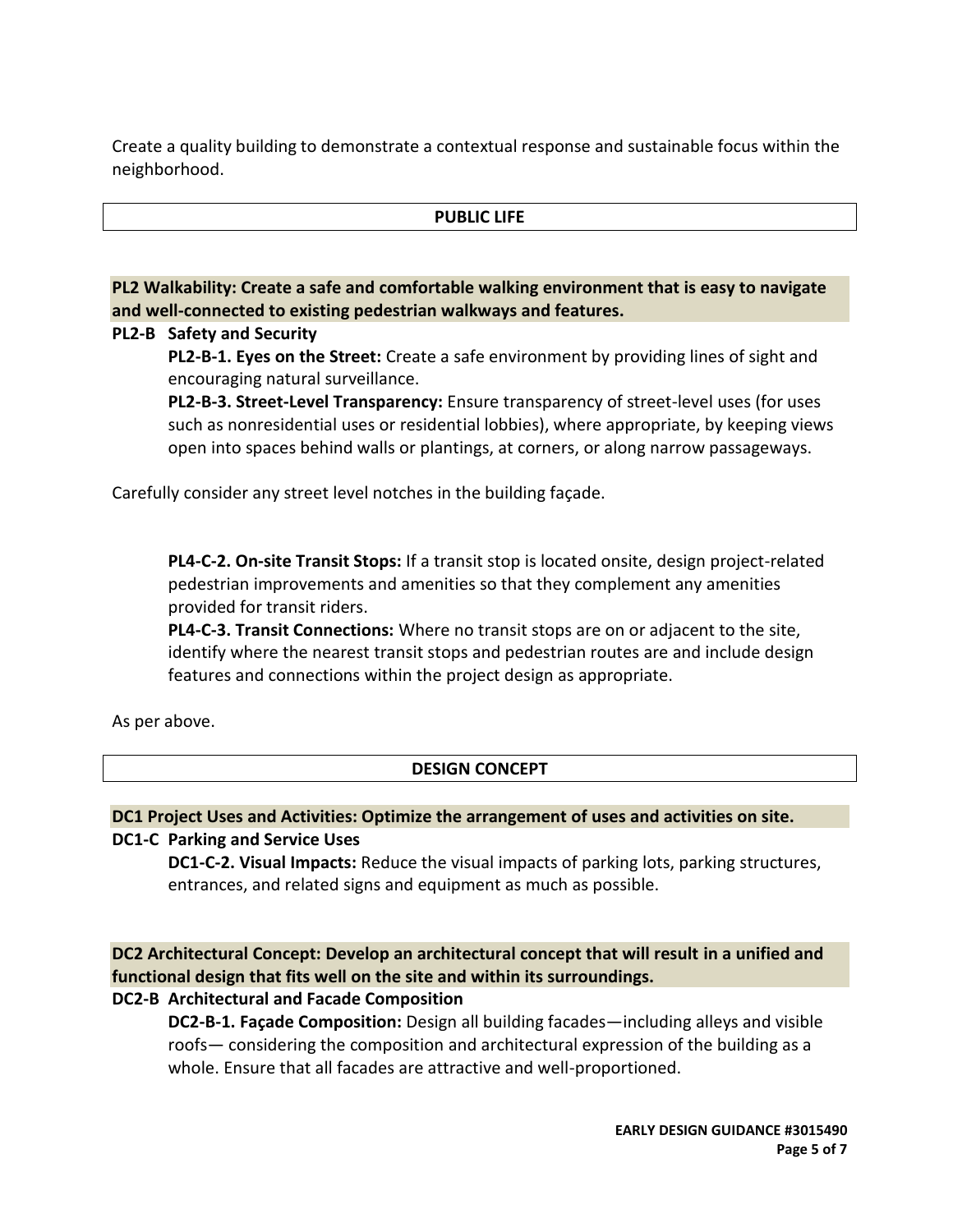**DC2-B-2. Blank Walls:** Avoid large blank walls along visible façades wherever possible. Where expanses of blank walls, retaining walls, or garage facades are unavoidable, include uses or design treatments at the street level that have human scale and are designed for pedestrians.

**DC4 Exterior Elements and Finishes: Use appropriate and high quality elements and finishes for the building and its open spaces.**

### **DC4-A Exterior Elements and Finishes**

**DC4-A-1. Exterior Finish Materials:** Building exteriors should be constructed of durable and maintainable materials that are attractive even when viewed up close. Materials that have texture, pattern, or lend themselves to a high quality of detailing are encouraged. **DC4-A-2. Climate Appropriateness:** Select durable and attractive materials that will age well in Seattle's climate, taking special care to detail corners, edges, and transitions.

#### **DEVELOPMENT STANDARD DEPARTURES**

At the time of the Early Design Guidance the following departures were anticipated:

1. **Nonresidential uses at street level SMC 23.47A 008B3b:** The Code requires 13 foot floor to floor height The applicant proposes less than 13 feet.

The Board indicated that they are willing to consider reduced floor to floor height.

2. **Site triangle (SMC 23.54.030 G2):** The Code requires a site triangle. The applicant proposes reduced or no site triangle with visibility aids.

The Board indicated that they are willing to consider a reduced or absent site triangle

3. **Nonresidential uses at street level (SMC 23.47A.008B3):** The Code requires 50% nonresidential uses at street level. The applicant proposes reduced non-residential uses.

The Board indicated that they are willing to consider reduced non-residential street level uses.

#### **BOARD DIRECTION**

At the next meeting the Board would like to see detailed studies of all facades, a perspective related to the compression/crush area, color renderings and materials, a study of the parking area and trellis in elevation and perspective.